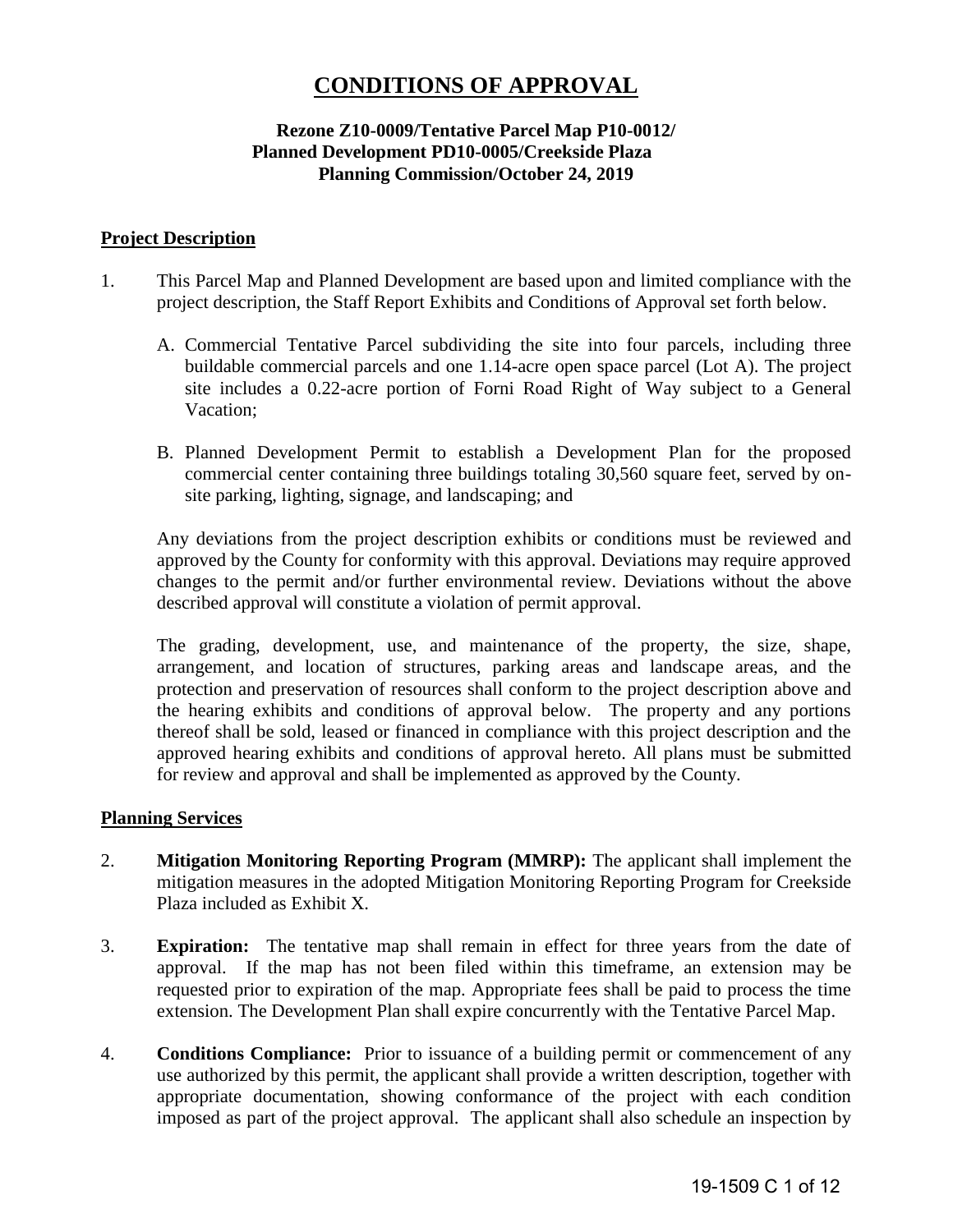Planning Department prior to issuance of a building permit for verification of compliance with applicable conditions of approval.

- 5. **Project Improvements in Conformance with Project Plans:** Project improvements including, but not limited to, building design, colors, building placement, freestanding and wall tenant signs, and parking lot improvements (e.g. lighting, landscaping, bicycle racks, trash enclosures) shall be completed in conformance with the plans submitted and conditions of approval herein and shall substantially comply with all Creekside Plaza project Exhibits listed in Condition 1 above. Where applicable, all project Preliminary Plans shall be finalized in accordance with the applicable standards of the Zoning Ordinance, El Dorado County Design and Improvement Standards Manual (DISM), and Missouri Flat Design Guidelines. Minor modifications may be approved through the Substantial Conformance Review by the Planning Director; however, any major changes that substantially deviates from the Development Plan, shall require review and approval by the Planning Commission prior to approval of building permit.
- 6. **Joint Access and Parking Agreement:** A joint access and parking agreement shall be provided to ensure on-going access and maintenance of the parking areas, interior and perimeter fencing, signs, lighting, landscaping, and bicycle facilities to all property owners within the Creekside Plaza. A copy of said agreement shall be provided to Planning Department for review and approval, and the approved agreement shall then be recorded and a copy shall be provided to Planning Services prior to filing of the Parcel Map.
- 7. **Cultural Resources:** If human remains are discovered at any time during the subdivision improvement phase, the County Coroner and Native American Heritage Commission shall be contacted per Section 7050.5 of the Health and Safety Code and Section 5097.89 of the Public Resources Code. The procedures set forth in Supplementary Document J, Section VIII, of the California Environmental Quality Act (CEQA) Guidelines concerning treatment of the remains shall be followed. If archaeological sites or artifacts are discovered, the subdivider shall retain an archaeologist to evaluate the resource.

If the resource is determined to be important, as defined in Appendix K of the CEQA Guidelines, mitigation measures, as agreed to by the subdivider, archaeologist, and Planning Services shall be implemented. Treatment of Native American remains and/or archaeological artifacts shall be the responsibility of the subdivider and shall be subject to review and approval by Planning Services.

8. **Hold Harmless Agreement:** In the event of any legal action instituted by a third party challenging the validity of any provision of this approval, the developer and landowner agree to be responsible for the costs of defending such suit and shall hold County harmless from any legal fees or costs County may incur as a result of such action, as provided in Section 66474.9(b) of the California Government Code.

The applicant shall defend, indemnify, and hold harmless El Dorado County and its agents, officers, or employees from any claim, action, or proceedings against El Dorado County or its agents, officers, or employees to attack, set aside, void, or annul an approval of El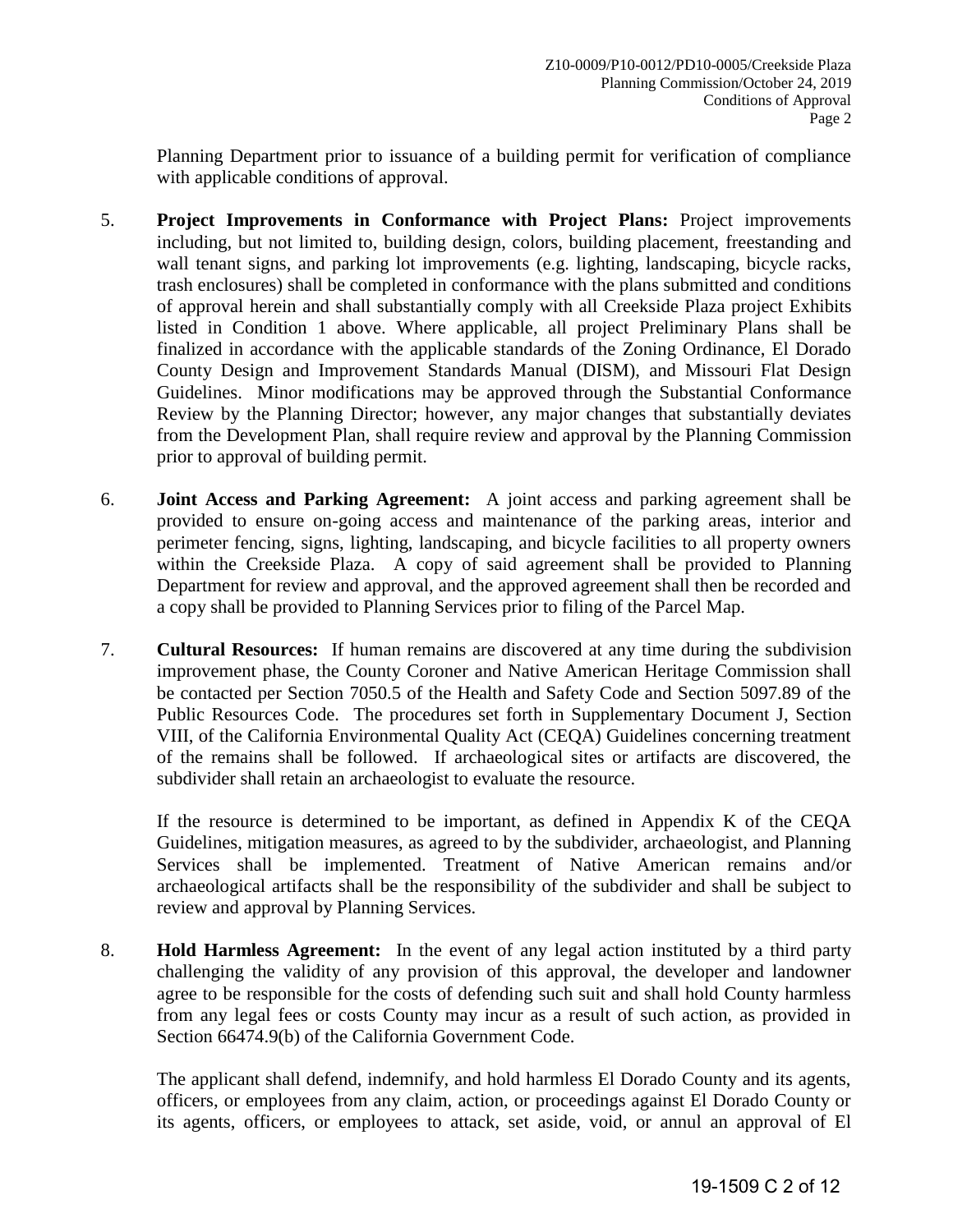Dorado County concerning a rezone, planned development, and parcel map which action is brought within the time period provided for in Section 66499.37.

County shall notify the applicant of any claim, action, or proceeding and County will cooperate fully in the defense.

9. **Meter Award Letter:** Prior to issuance of building permit, the applicant shall provide a copy of a meter award letter issued by El Dorado Irrigation District.

### **El Dorado County Transportation Department**

#### Specific Project Conditions

- 10. **General Vacation:** Prior to filing of a Parcel Map or issuance of building permit, the applicant shall be file an application for General Vacation of the 0.22-acre portion of Forni Road along the project frontage, subject to approval by the Board of Supervisors
- 11. **Missouri Flat Road Improvements:** Construct improvements along the frontage of Missouri Flat Road as follows:
	- a) Widen Missouri Flat Road along the project frontage to provide 3 northbound lanes from Forni Road to County Road 2233. Place lip of new curb and gutter 43.5 feet offset from the existing raised median curb in Missouri Flat Road. Structural Section to be 6.5 inches of Type A HMA on 13 inches of Class 2 AB;
	- b) Construct Caltrans Type A2-6 Curb and Gutter, and a 10-foot wide shared use sidewalk along the entire project frontage;
	- c) Extend existing center median 60-feet northerly along Missouri Flat Road;

Conformance with this condition shall be reviewed as part of Improvement Plans and verified prior to issuance of building permit.

- 12. **Forni Road Improvements:** Construct improvements along the frontage of Forni Road as follows:
	- a) Widen Forni Road on the project side to provide 46 feet of Pavement measured from the existing curb and gutter flowline on the northeast corner of Forni Road / Golden Center Drive. Structural Section to be 5 inches of Type A HMA on 8 inches of Class 2 AB.
	- b) Stripe, sign and mark a 5-foot wide Class 2 Bike Lane along the project frontage (width measured from fog stripe to gutter flow line).
	- c) Construct Caltrans Type A2-6 Curb and Gutter, and a 6-foot wide sidewalk along the entire project frontage;
	- d) Reconstruct the curb and sidewalk on the northeast corner of Forni Road and Golden Center Drive to provide an accessible ramp per Caltrans Standard Plan A88A.
	- e) Stripe a pedestrian (school) crosswalk across Forni Road north of Golden Center Drive / Forni Road project entrance, and construct a Rectangular Rapid Flashing Beacon at this crosswalk.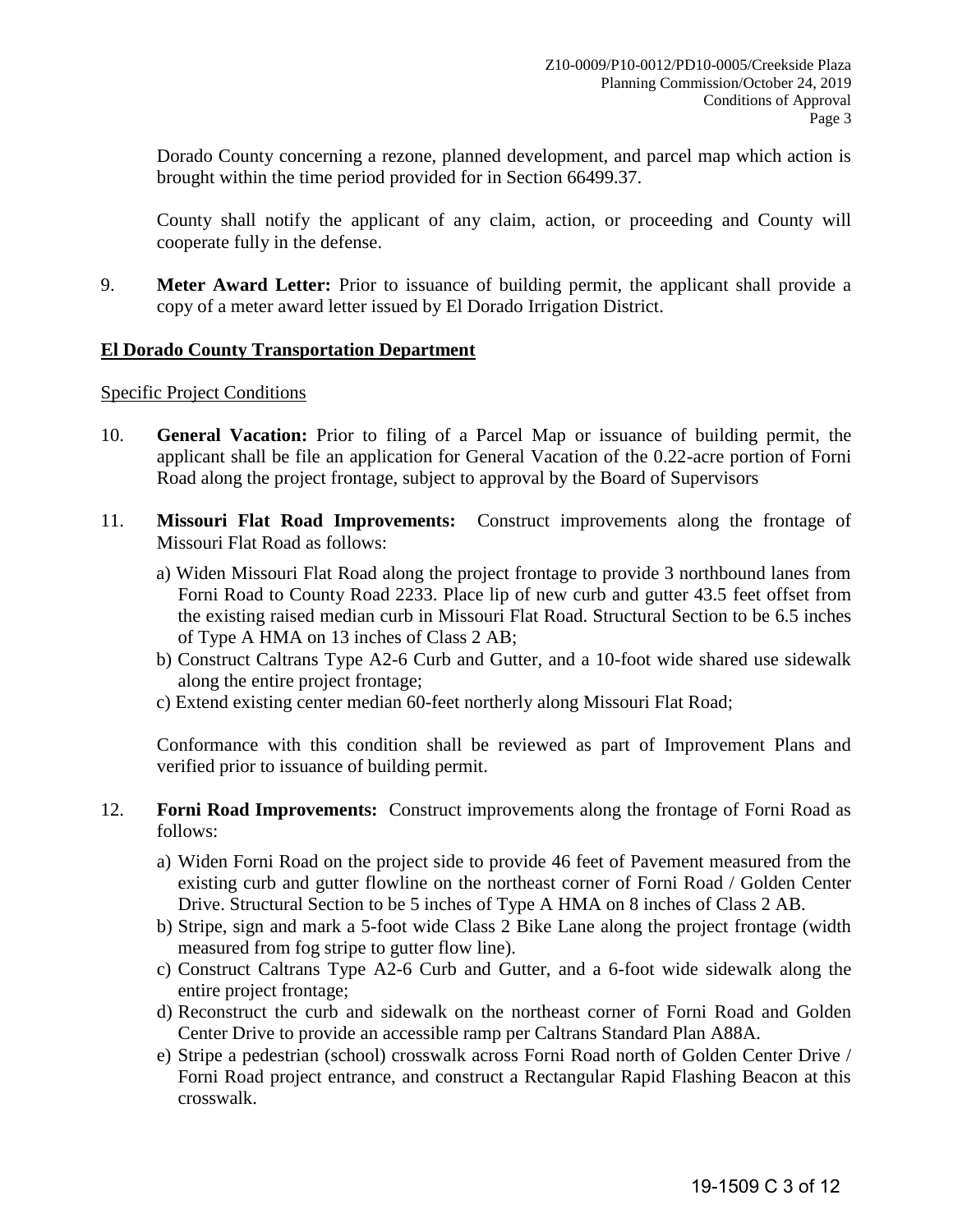Conformance with this condition shall be reviewed as part of Improvement Plans and verified prior to issuance of building permit.

- 13. **County Road 2233 Improvements:** Reconstruct the Curb Ramps on either side of County Road 2233 to current ADA Standards per Caltrans Standard Plan A88A. Conformance with this condition shall be reviewed as part of Improvement Plans and verified prior to issuance of building permit.
- 14. **Road Improvement Agreement:** Prepare improvement plans, separate from On-Site Development, for the improvements to Missouri Flat Road and Forni Road. Enter into a Road Improvement Agreement with the County to construct this work. This work may be subject to prevailing wage laws and the Public Contract Code. Conformance with this condition shall be reviewed as part of Improvement Plans and verified prior to issuance of building permit.
- 15. **Timeliness of Improvements:** Complete the improvements noted above prior to issuance of a building permits. As an alternative, once the Road Improvement Agreement is fully executed, with associated Performance and Payment Bonds in place, building permits may be issued, however, you may be required to demonstrate adequate financing is available to construct these improvements prior to issuance of permits. Conformance with this condition shall be reviewed as part of Improvement Plans and verified prior to issuance of building permit.
- 16. **Offer of Dedication (In Fee):** Offer to dedicate, in fee, right-of-way for Missouri Flat Road, Forni Road, or County Road 2233 sufficient to contain the required improvements with the filing of the Final Map. County will accept these offers. Conformance with this condition shall be reviewed as part of Improvement Plans and verified prior to issuance of building permit.
- 17. **Offer of Dedication (Easements):** Offer to dedicate easements for pedestrian, slope and drainage as necessary. County will accept pedestrian and slope easements where necessary. Drainage easements will be rejected. Conformance with this condition shall be reviewed as part of Improvement Plans and verified prior to issuance of building permit.
- 18. **Drainage Improvements:** Construct an additional storm drain manhole adjacent to Building C by the Forni Road encroachment for maintenance purposes. Conformance with this condition shall be reviewed as part of Improvement Plans and verified prior to issuance of building permit.
- 19. **Community Facilities District Annexation:** Enter into an agreement in recordable form with the County that obligates the property to participate in the Community Facilities District No. 2002-01 (Missouri Flat Area) (CFD), at such time in the future when the County processes an annexation of territory into the CFD. The agreement shall be executed by the property owner and approved by the County prior to the issuance of any building permits. The financing obligation shall run with the property's title and bind all future assignees and/or successors in interest in the subject property.

Should timing of building permit review process coincide with an annexation process underway by the County, the applicant may participate in said process in lieu of entering into an agreement, provided the annexation election has been held, the property owner, for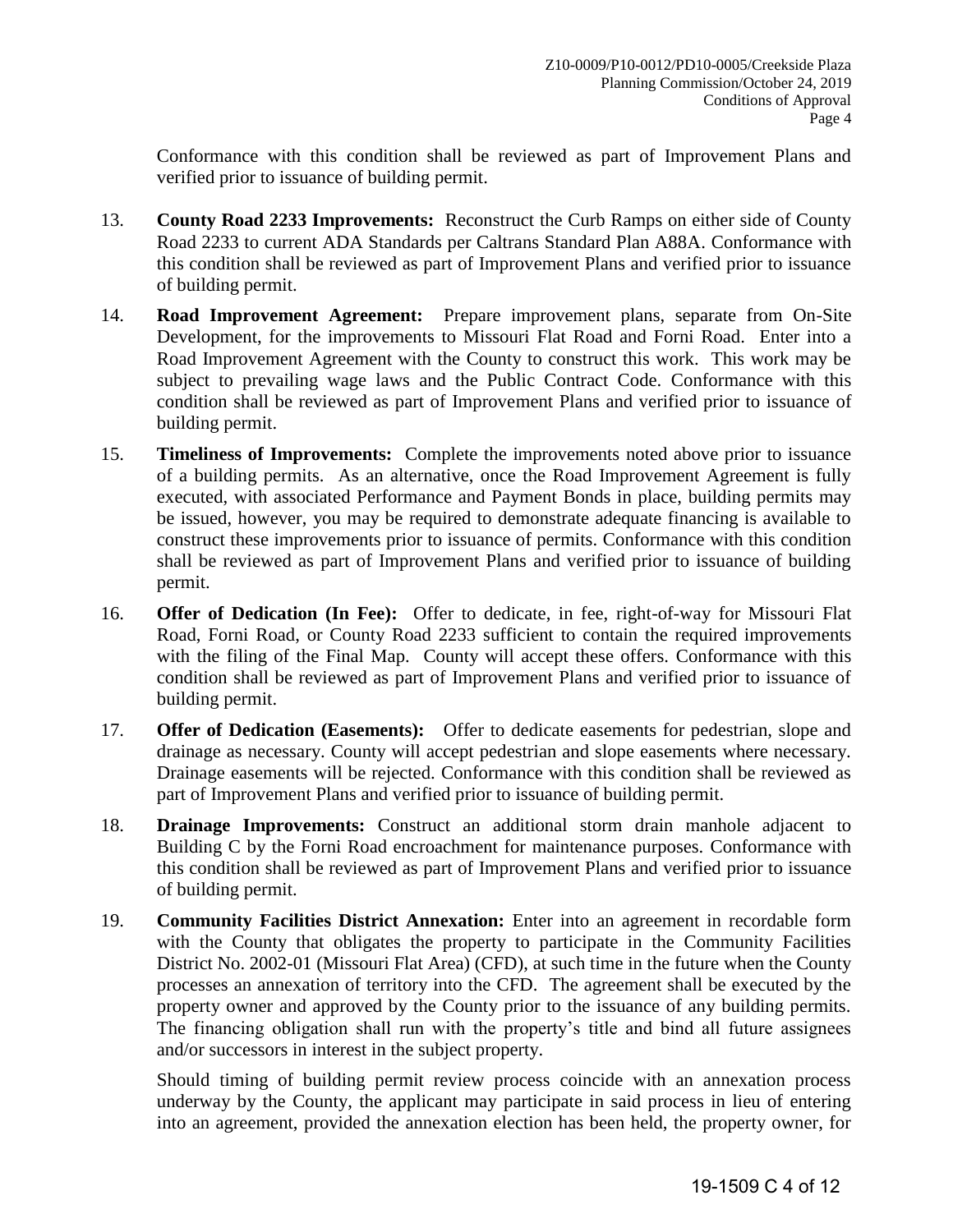subject application, voted in favor of being annexed, and the annexation election is successful.

 Conformance with this condition shall be reviewed as part of Improvement Plans and verified prior to issuance of building permit.

### Standard Conditions

- 20. **Curb Returns:** Where sidewalks are provided, include pedestrian ramps with truncated domes conforming to Caltrans Standard Plan A88A, including a 4 foot sidewalk/landing at the back of all ramps. Alternate plans satisfying the current accessibility standards may be used, subject to review and approval by County. Conformance with this condition shall be reviewed as part of Improvement Plans and verified prior to issuance of building permit.
- 21. **Maintenance Entity**: Prior to filing a final map, or obtaining building permits, form and entity, or join an existing entity, for the maintenance of On-Site Drainage Facilities, including the existing creek. When joining an existing entity, amend and modify (as necessary) the existing entity to equitably incorporate maintenance of the Project improvements. Conformance with this condition shall be reviewed as part of Improvement Plans and verified prior to issuance of building permit.
- 22. **Consistency with County Codes and Standards:** Obtain approval of project improvement plans and cost estimates consistent with these Conditions of Approval from DOT and pay all applicable fees prior to filing of the final map.

 Ensure the project improvement plans and grading plans conform to the County *Grading, Erosion and Sediment Control Ordinance, Grading Design Manual, the Drainage Manual, Storm Water Ordinance (Ord. No. 5022), Off-Street Parking and Loading Ordinance, all applicable State of California Water Quality Orders, the State of California Handicapped Accessibility Standards, and the California Manual on Uniform Traffic Control Devices*  (MUTCD).

- 23. **Stormwater Management:** Construct post construction storm water mitigation measures to capture and treat the 85<sup>th</sup> percentile 24 hour storm event as outlined in the CA Phase II MS4 Permit and the County's [West Slope Development and Redevelopment Standards and Post](http://www.edcgov.us/LongRangePlanning/StormWaterManagement/West_Slope_Development_and_Redevelopment_Standards.aspx)  [Construction Storm Water Plan.](http://www.edcgov.us/LongRangePlanning/StormWaterManagement/West_Slope_Development_and_Redevelopment_Standards.aspx) Show detention and/or retention facilities on the project improvement plans to fully mitigate any increased runoff peak flows and volumes in accordance with the County Drainage Manual. As an alternative to treating the entire project with a regional treatment system, the project may propose distributed source control measures to be constructed for, any impervious surfaces and on each lot with the individual lot building permits to achieve the same effect. In which case, a deed restriction shall be recorded with the final map to ensure construction of individual lot source control measures.
- 24. **Water Quality Stamp:** Include a storm water quality message stamped into the concrete on new or reconstructed drainage inlets, conforming to the Storm Water Quality Design Manual for the Sacramento and South Placer Regions, Chapter 4, Fact Sheet SD-1. Obtain approval of proposed message from County Engineer prior to construction.
- 25. **Regulatory Permits and Documents:** Incorporate all regulatory permits and agreements between the project and any State or Federal Agency into the Project Grading and Improvement Plans prior to the start of construction of improvements.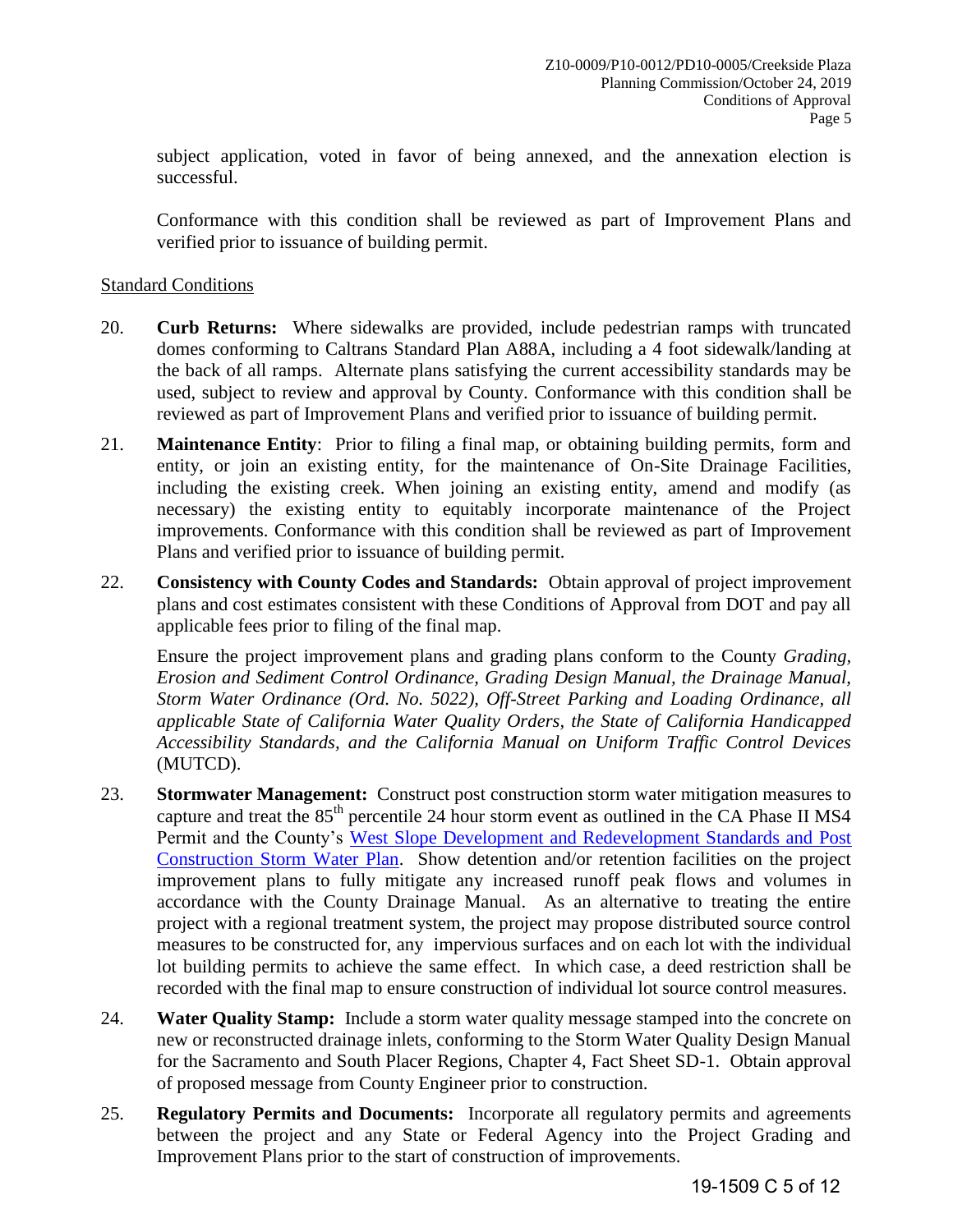Grading or Improvement plans for any phase may be approved prior to obtaining regulatory permits or agreements for that phase, but grading/construction of improvements may not proceed until the appropriate permits or agreements are obtained and the grading/improvement plans reflect any necessary changes or modifications to reflect such permits or agreements.

Project conditions of approval shall be incorporated into the Project Improvement Plans when submitted for review.

26. **Electronic Documentation:** Upon completion of the required public improvements, provide As-Built Plans to the County Engineer in TIFF format, and provide final Drainage and Geotechnical reports and structural wall calculations to the County Engineer in PDF format.

## **Environmental Management Department**

- 27. **Fast Food Facility:** The fast food facility planned for Building "B" is required to comply with the California Retail Food Code. Plans for the fast food facility are required to be submitted through a service request to this Department for review and approval prior to constructing the facility. An annual Health Permit issued by this Department will be required to operate the fast food facility. Grease traps or interceptors installed for the fast food facility are required to conform to El Dorado Irrigation District and California Retail Food Code regulations to prevent discharge of fats, oils, and grease from the facility into the sewer system. Conformance with this condition shall be verified prior to issuance of final occupancy permit.
- 28. **AB 341 Mandatory Commercial Recycling (MCR):** MCR requires all commercial facilities (nonresidential) and multi-family complexes with 5 or more units that generate at least 4 cubic yards of solid waste per week to recycle. The facility is in the unincorporated area of El Dorado County. This is a non-mandatory waste service area, which means, businesses and residents have the option to self-haul their waste **(at least once every seven days)** and recycling to the El Dorado Disposal (EDD) Material Recovery Facility at 4100 Throwita Way, Placerville or subscribe to waste and recycling service provided by EDD, the franchise waste hauler for this area.

 If any of the commercial facilities will store reportable quantities of hazardous materials (55 gallons) or generate hazardous waste, prior to commencing operations the owner/operators must:

- a) Prepare, submit and implement a hazardous materials business plan and pay appropriate fees. Business owners and operators intending to handle hazardous materials in excess of reportable quantities are required by law to complete and file a hazardous materials business plan, http://www.edcgov.us/emd/solidwaste/bus\_plan\_index.html with our Department prior to obtaining a business license
- b) Obtain a hazardous waste generator identification number from the California Department of Toxic Substances Control.
- c) Train all employees to properly handle hazardous materials and wastes.
- d) Implement proper hazardous materials and hazardous waste storage methods in accordance with the Uniform Fire Code and Uniform Building Code.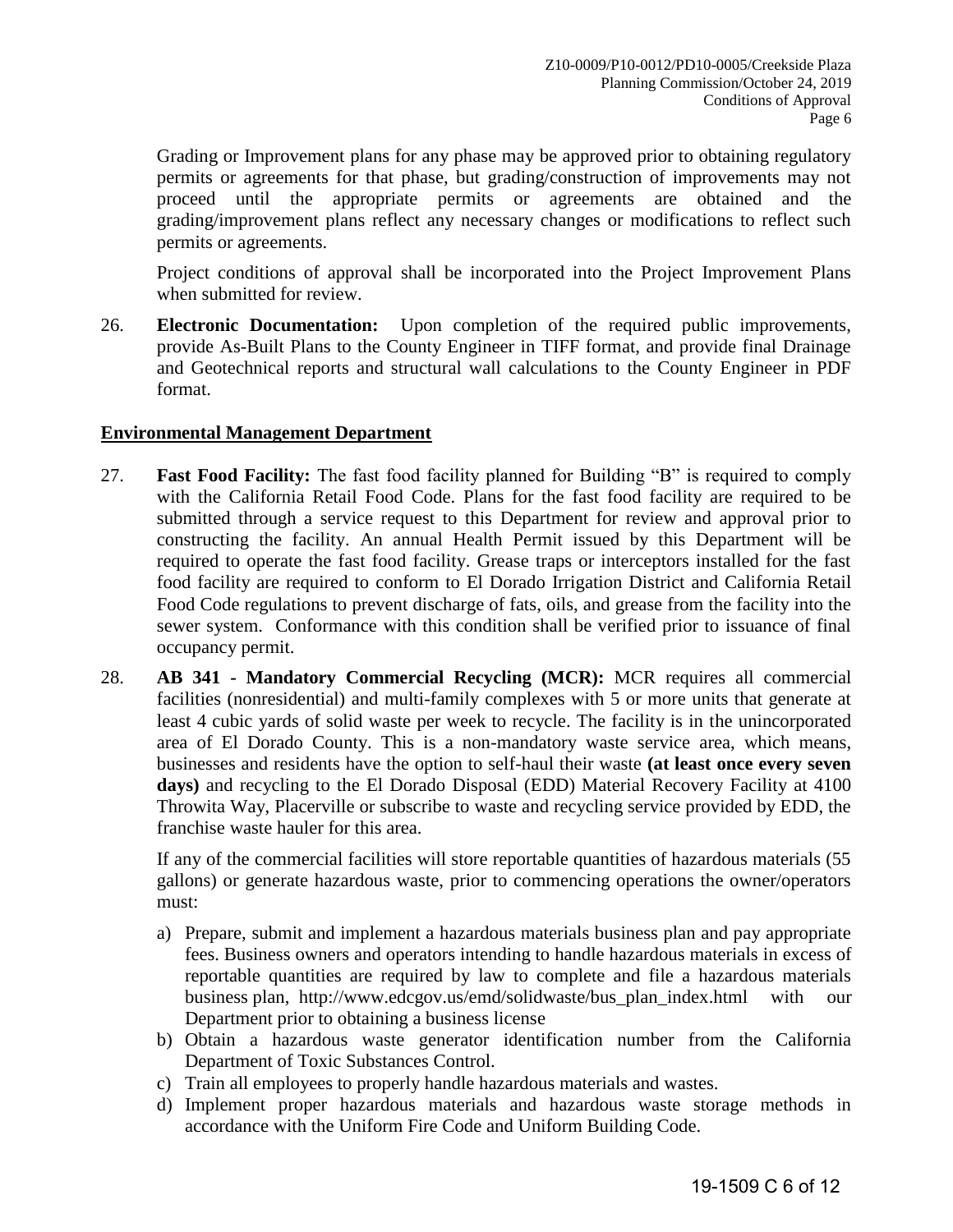29. **AB 1826 - Mandatory Commercial Organics Recycling (MORe):** AB 1826 implements statewide commercial organic waste recycling and is being phased in based on amounts of organic and solid waste generated by facilities starting April 2016 - 2019 and on through 2021(if applicable). The law requires that businesses and multi-family complexes with 5 or more units arrange for organics recycling service for the following types of organic wastes: food waste, green waste, landscape and pruning waste, nonhazardous wood waste, and foodsoiled paper.

## **Air Quality Management District**

- 30. **District Rules:** The project construction will involve grading and excavation operations, which will result in a temporary negative impact on air quality with regard to the release of particulate matter (PM10) in the form of dust. Current county records indicate this property is located within the Asbestos Review Area. Therefore, District Rule 223.2 Fugitive Dust-Asbestos Hazard Mitigation, which addresses the regulations and mitigation measures for fugitive dust emissions shall be adhered to during the construction process. Mitigation measures for the control of fugitive dust shall comply with the requirements of Rule 223.2. In addition, an Asbestos Dust Mitigation Plan (ADMP) Application with appropriate fees shall be submitted to and approved by the District prior to start of project construction. Conformance with this condition shall be reviewed as part of Improvement Plans and verified prior to issuance of building permit.
- 31. **Paving:** Project construction involves road development and shall adhere to District Rule 224 Cutback and Emulsified Asphalt Paving Materials. Conformance with this condition shall be reviewed as part of Improvement Plans and verified prior to issuance of building permit.
- 32. **Asbestos Review:** The proposed project is within the Asbestos Review Area; therefore District will require the paving of the proposed driveways or the application of a minimum of three (3) inches in depth, asbestos free gravel, for all roads and driveways. Conformance with this condition shall be reviewed as part of Improvement Plans and verified prior to issuance of building permit.
- 33. **Waste Burning:** Burning of wastes that result from "Land Development Clearing" must be permitted through the DISTRICT. Only vegetative waste materials may be disposed of using an open outdoor fire (Rule 300 Open Burning). Conformance with this condition shall be reviewed as part of Improvement Plans and verified prior to issuance of building permit.
- 34. **Architectural Coating:** The project construction will involve the application of architectural coating, which shall adhere to District Rule 215 Architectural Coatings. Conformance with this condition shall be reviewed as part of Improvement Plans and verified prior to issuance of building permit.
- 35. **Exhaust Emissions:** The District's goal is to strive to achieve and maintain ambient air quality standards established by the U.S. Environmental Protection Agency and the California Air Resources Board and to minimize public exposure to toxic or hazardous air pollutants and air pollutants that create unpleasant odors. The following are measures used to reduce impacts on air quality from equipment exhaust emissions: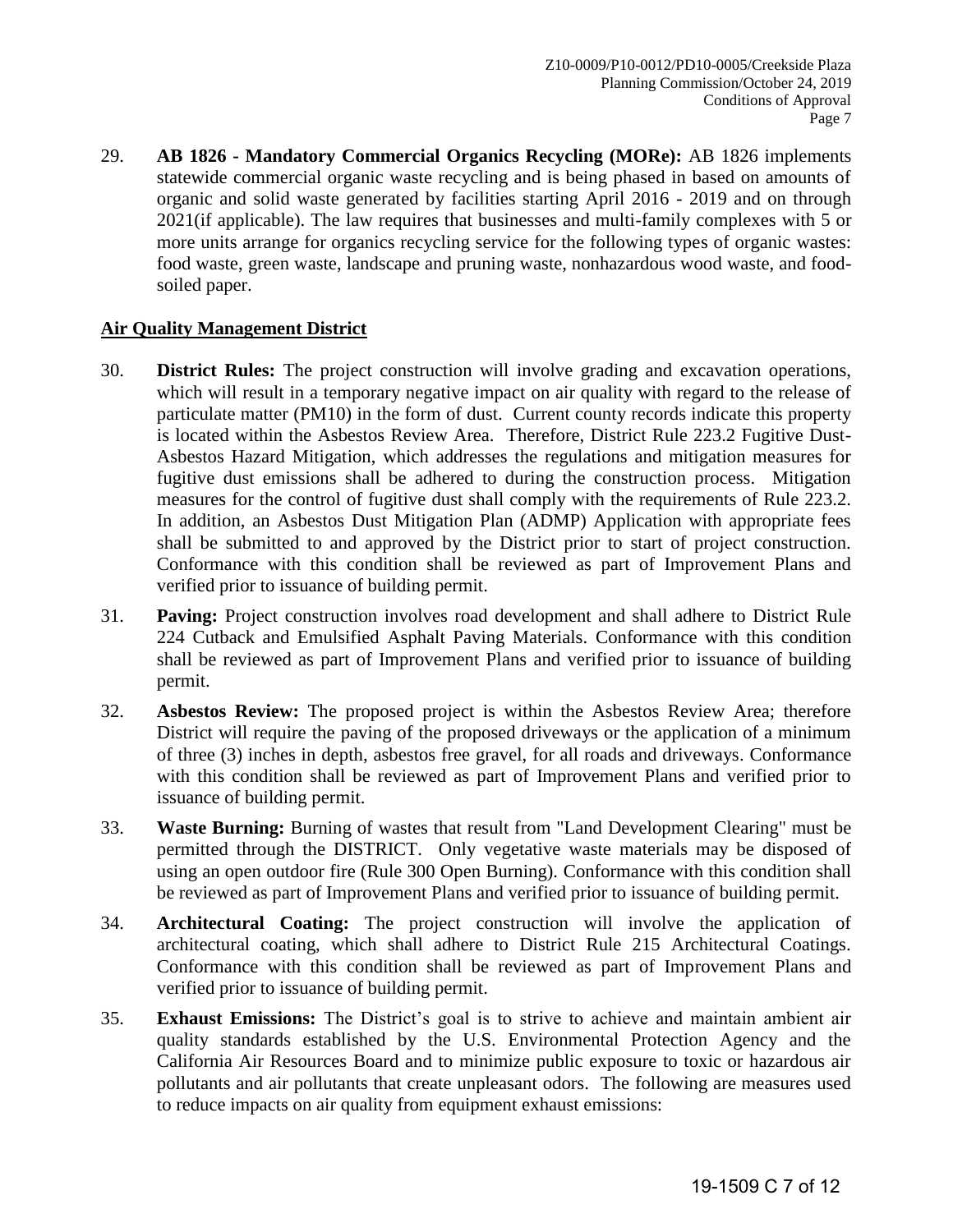Heavy Equipment and Mobile Source Mitigation Measures:

- a) Use low-emission on-site mobile construction equipment.
- b) Maintain equipment in tune per manufacturer specifications.
- c) Retard diesel engine injection timing by two to four degrees.
- d) Use electricity from power poles rather than temporary gasoline or diesel generators.
- e) Use reformulated low-emission diesel fuel.
- f) Use catalytic converters on gasoline-powered equipment.
- g) Substitute electric and gasoline-powered equipment for diesel-powered equipment where feasible.
- h) Do not leave inactive construction equipment idling for prolonged periods (i.e., more than two minutes).
- i) Schedule construction activities and material hauls that affect traffic flow to off-peak hours.
- j) Configure construction parking to minimize traffic interference.
- k) Develop a construction traffic management plan that includes, but is not limited to: Providing temporary traffic control during all phases of construction activities to improve traffic flow; rerouting construction trucks off congested streets; and provide dedicated turn lanes for movement of construction trucks and equipment on- and off-site.

 Conformance with this condition shall be reviewed as part of Improvement Plans and verified prior to issuance of building permit.

- 36. **New Point Source Emissions:** Prior to construction or installation of any new point source emissions units or non-permitted emission units (i.e., gasoline dispensing facility, boilers, internal combustion engines, etc.), authority to construction applications shall be submitted to the District. Submittal of applications shall include facility diagram(s), equipment specifications and emission factors. Conformance with this condition shall be reviewed as part of Improvement Plans and verified prior to issuance of building permit.
- 37. **List of Equipment:** Applicant shall submit to the El Dorado County Air Quality Management District, prior to the construction phase of the project, a list of equipment to be utilized on the project as described in the air quality analysis to ensure compliance. The list shall include the make, model and year of the engine, engine identification number, horse power, hours/day, load factor, etc. Conformance with this condition shall be reviewed as part of Improvement Plans and verified prior to issuance of building permit.

### **Diamond Springs-El Dorado Fire Protection District**

 $\overline{a}$ 

38. **Annexation:** Community Facilities District Approval of subject project is conditioned on meeting the public safety and fire protection requirements of the County of El Dorado General Plan, which shall include provision of a financing mechanism for said services1. The financing mechanism shall include inclusion within, or annexation into, a Community Facilities District (CFD) established under the Mello-Roos Community Facilities Act of 1982 (Government Code § 53311 et seq.), established by the Diamond Springs / El Dorado Fire Protection District (District) for the provision of public services permitted under Government Code § 53313, including fire suppression services, emergency medical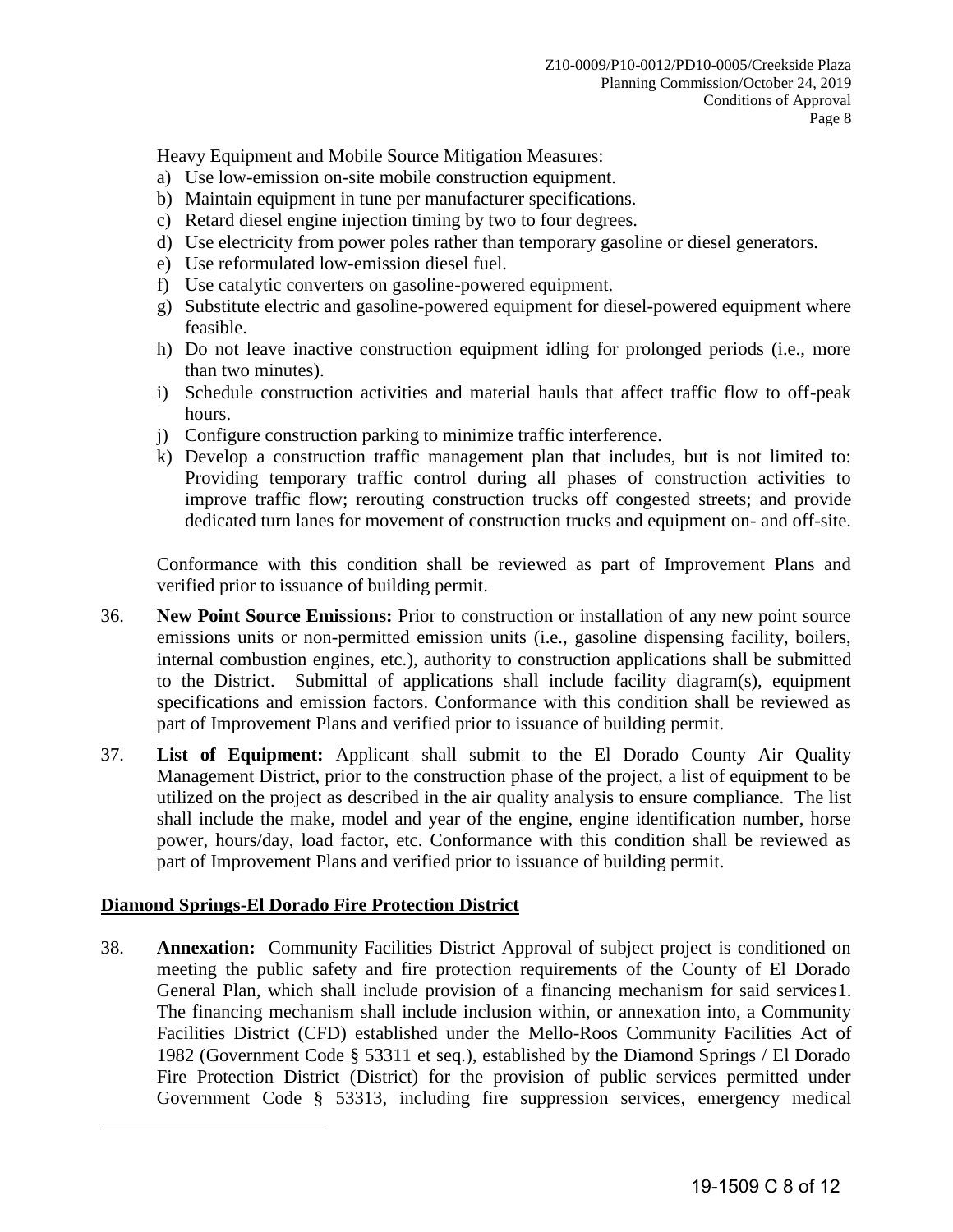services, fire prevention activities and other services (collectively Public Services), for which proceedings are under consideration, and as such, shall be subject to the special tax approved with the formation of such CFD with the Tract's inclusion or annexation into the CFD. Conformance with this condition shall be verified prior filing of the Parcel Map.

- 39. **Fire Flow:** The potable water system with the purpose of fire protection for this commercial development shall provide a minimum fire flow of 1,500 gallons per minute with a minimum residual pressure of 20 psi for a three-hour duration. This requirement is based on a minimum commercial building size of 3,600 square feet or less in size, Type V-B construction. This fire flow rate shall be in excess of the maximum daily consumption rate for this development. A set of engineering calculations reflecting the fire flow capabilities of this system shall be supplied to the Fire Department for review and approval. Until a full set of building plans can be reviewed by the Fire District, the exact fire flow requirements cannot be obtained or determined. Conformance with this condition shall be verified prior to issuance of building permit.
- 40. **Underground Private Fire Mains:** After installation, all rods, nuts, bolts, washers, clamps, and other underground connections and restraints used for underground fire main piping and water supplies, except thrust blocks, shall be cleaned and thoroughly coated with a bituminous or other acceptable corrosion retarding material. All private fire service mains shall be installed per NFPA 24, and shall be inspected, tested and maintained per NFPA 25. Conformance with this condition shall be verified prior to issuance of building permit.
- 41. **Sprinklers:** The building(s) shall have fire sprinklers installed in accordance with NFPA 13 (commercial use) or NFPA 13D (residential use), including all Building Department and Fire Department requirements. Buildings which have the capacity of storage above 12 feet in height will need to have the sprinkler system(s) designed to accommodate the appropriate high-pile storage. Conformance with this condition shall be verified prior to issuance of building permit.
- 42. **Hydrants:** This development shall install Dry Barrel Fire Hydrants which conform to El Dorado Irrigation District specifications for the purpose of providing water for fire protection. The spacing between hydrants in this development shall not exceed 300/500 feet (2016 Title 24 CFC Part 9 Annex C, CC) each building shall have at least 1 hydrant within 150' (507.5.1). The exact location of each hydrant on private roads and on main county maintained roadways shall be determined by the Fire Department. Conformance with this condition shall be reviewed as part of Improvement Plans and verified prior to issuance of building permit.
- 43. **Fire Department Access:** Approved fire apparatus access roads and driveways shall be provided for every facility, building, or portion of a building. The fire apparatus access roads and driveways shall comply with the requirements of Section 503 of Diamond Springs El Dorado Fire Protection District as well as State Fire Safe Regulations as stated below (but not limited to):
	- a. All roadways shall be a minimum of 20 feet wide, providing two ten (10) foot traffic lanes, not including shoulder and striping.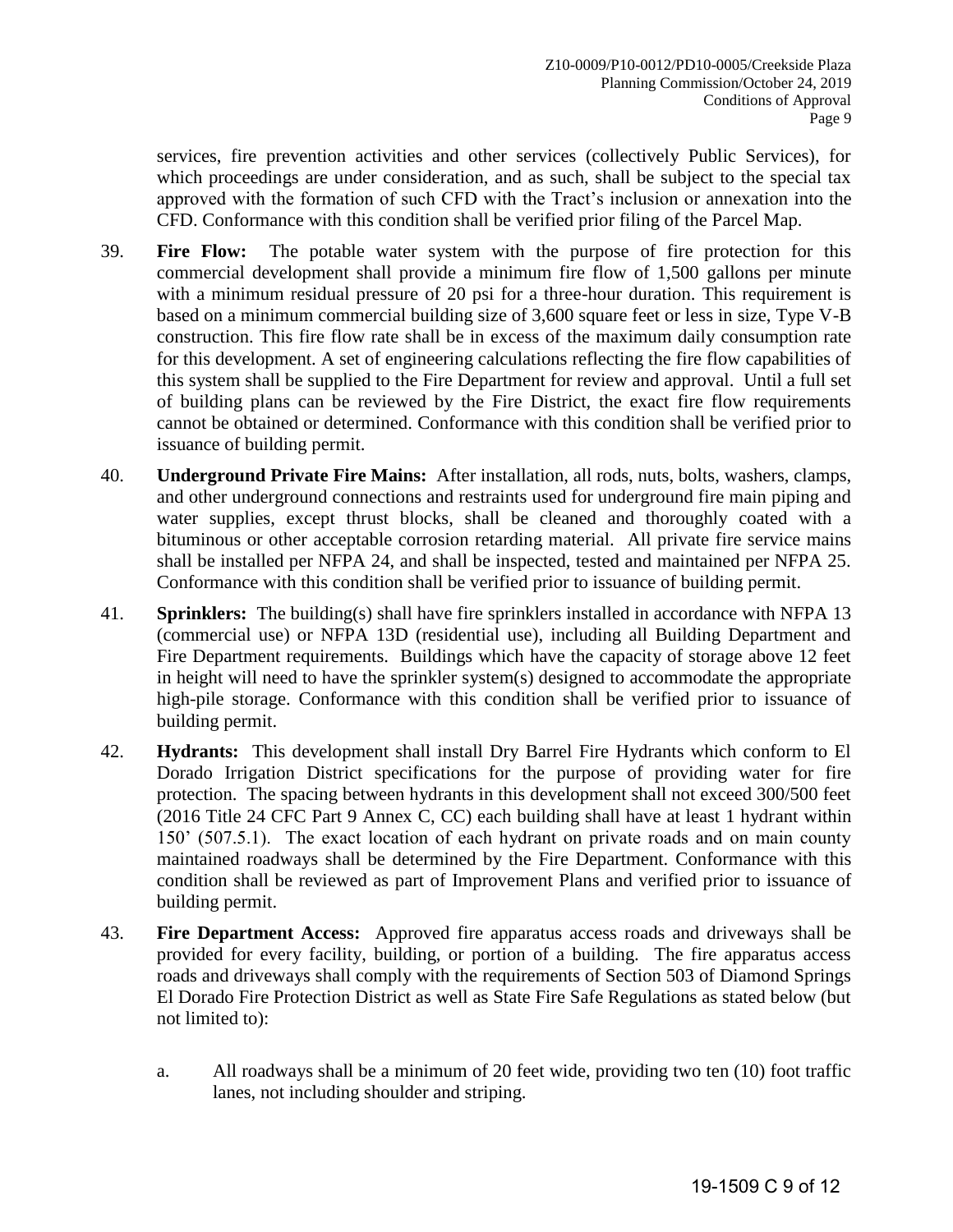- b. Where maximum dead-end road lengths are exceeded, there shall be a minimum of two access roadways allowing for the safe access of emergency apparatus and civilian evacuation concurrently.
- c. The fire apparatus access roads and driveways shall extend to within 150 feet of all portions of each facility and all portions of the exterior of the first story of the building as measured by an approved route around the exterior of the building or facility.
- d. Driveways and roadways shall have unobstructed vertical clearance of 15' and a horizontal clearance providing a minimum 2' on each side of the required driveway or roadway width.
- e. Depending on final heights of each building, the final layout of fire apparatus access roads shall be determined and approved by the fire code official with consideration of whether a ladder truck or ground ladders would be used for firefighting operations (Section D 105).

Conformance with this condition shall be reviewed as part of Improvement Plans and verified prior to issuance of building permit.

- 44. **Roadway Surface:** Roadways shall be designed to support the imposed load of fire apparatus weighing at least 75,000 pounds and provide all-weather driving conditions. Allweather surfaces shall be asphalt, concrete or other approved driving surface. Project proponent shall provide engineering specifications to support design, if request by the local AHJ. Conformance with this condition shall be reviewed as part of Improvement Plans and verified prior to issuance of building permit.
- 45. **Roadway Grades:** The grade for all roads, streets, private lanes and driveways shall not exceed 16%. If paved or concrete, grades may be allowed up to 20%. Conformance with this condition shall be reviewed as part of Improvement Plans and verified prior to issuance of building permit.
- 46. **Traffic Calming:** This development shall be prohibited from installing any type of traffic calming device that utilizes a raised bump/dip section of roadway. All other proposed traffic calming devices shall require approval by the fire code official. Conformance with this condition shall be reviewed as part of Improvement Plans and verified prior to issuance of building permit.
- 47. **Turning Radius:** The required turning radius of a fire apparatus access road/driveway shall be determined by the fire code official. Current requirements are 40' inside and 60' outside. Conformance with this condition shall be reviewed as part of Improvement Plans and verified prior to issuance of building permit.
- 48. **Fire Access During Construction:** In order to provide this development with adequate fire and emergency medical response during construction, all access roadways and fire hydrant systems shall be installed and in service prior to combustibles being brought onto the site as specified by the Fire Department, Standard B-003. A secondary means of egress shall be provided prior to any construction or the project can be phased. Conformance with this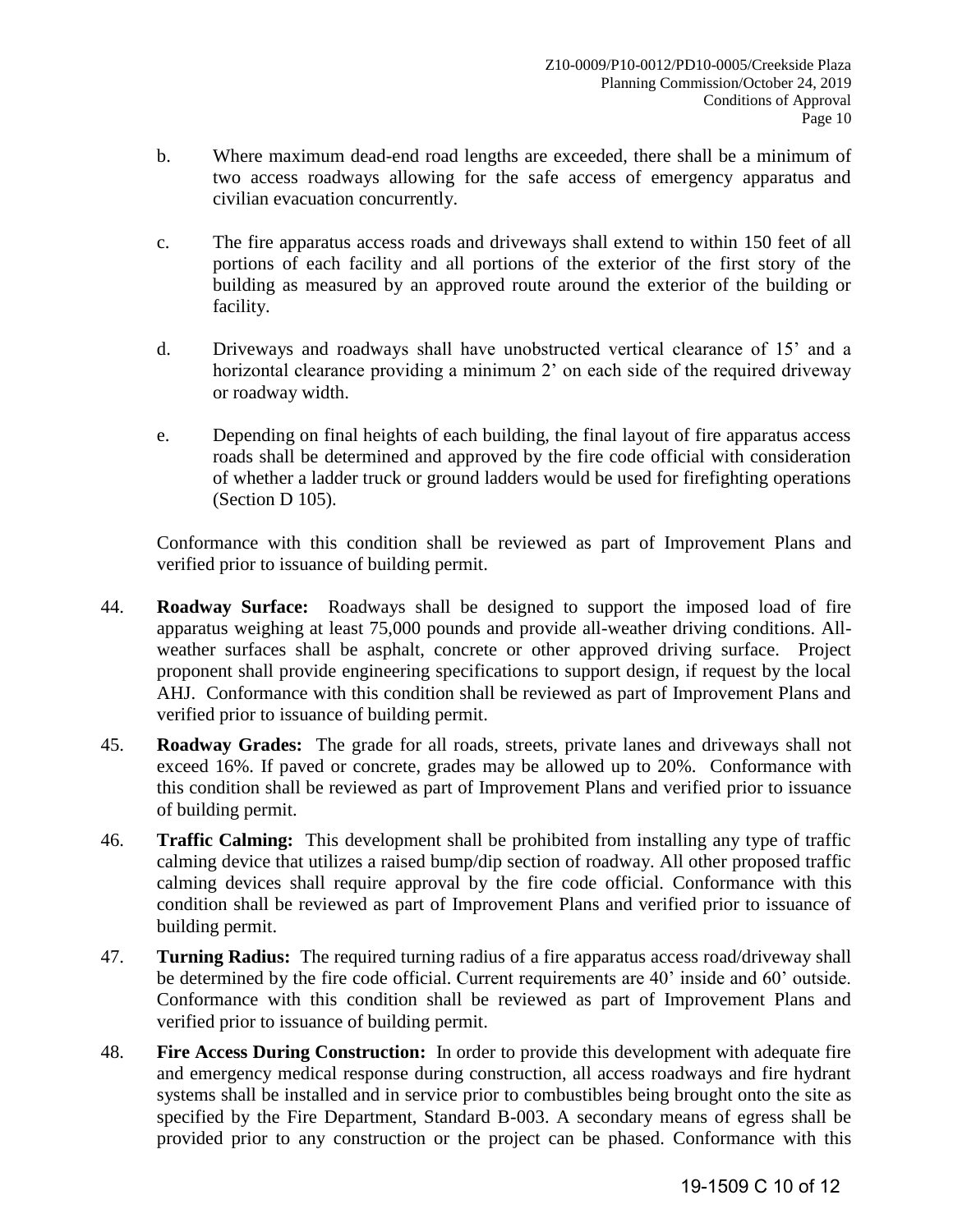condition shall be reviewed as part of Improvement Plans and verified prior to issuance of building permit.

- 49. **Fire Service Components:** Any Fire Department Connection (FDC) to the sprinkler system and all Fire Hydrant(s) outlets shall be positioned so as not to be obstructed by a parked vehicle. Conformance with this condition shall be reviewed as part of Improvement Plans and verified prior to issuance of building permit.
- 50. **Wildland Fire Safe Plan:** This development shall be conditioned to revise / develop, implement, and maintain a Wildland Fire Safe Plan that is approved by the Fire Department as complying with the State Fire Safe Regulations, prior to approval of the Tentative Map. Conformance with this condition shall be verified prior to issuance of building permit.
- 51. **Fencing:** Lots that back up to wildland open space shall be required to use non-combustible type fencing. This condition shall be noted and verified as part of and prior to approval of Improvement Plans.
- 52. **Knox Box and Keys:** All Commercial or Public occupied buildings shall install a Knox Box and building keys including, but not limited to, main entry doors, utility closets, roof accesses, alarm panels, fire sprinkler locks and all other keys required by the fire code official for emergency access. It is recommended, but not required, that residential buildings also add a Knox box and main front door key for improved emergency access. This condition shall be verified prior to issuance of building permit.
- 53. **Parking and Fire Lanes:** All parking restrictions as stated in the current California Fire Code and the current Diamond Springs El Dorado Fire Protection District Ordinance shall be in effect. All streets with parking restrictions will be signed and marked with red curbs as described in the El Dorado County Regional Fire Protection Standard titled "No Parking-Fire Lane". All curbs in the parking lot(s) that are not designated as parking spaces will be painted red and marked every 25 feet "No Parking - Fire Lane." This shall be white letters on a red background. There shall be a designated plan page that shows all Fire Lanes as required by the El Dorado County Regional Fire Protection Standard B-004 "No Parking-Fire Lane" and the fire code official. This condition shall be noted and verified as part of and prior to approval of Improvement Plans.
- 54. **Vegetative Fire Clearances:** Prior to June 1<sup>st</sup> each year, there shall be vegetation clearance around all EVA's (Emergency Vehicle Access), buildings, up to the property line as stated in Public Resources Code Section 4291, Title 19 as referenced in the CA Fire Code, and the conditioned Wildland Fire Safe Plan.
- 55. **Knox Key Shunt:** A Knox Key Shunt system shall be installed to termite power to all back-up power generators. Conformance with this condition shall be verified prior to issuance of building permit.
- 56. **Addressing:** Approved numbers or addresses shall be provided for all new and existing buildings in such a position as to be plainly visible and legible from the street or road fronting the property, as per El Dorado County Standard B-001. Conformance with this condition shall be verified prior to issuance of final occupancy permit.
- 57. **Landscaping:** The landscaping plan shall be reviewed by the Fire Department to ensure that trees, plants, and other landscaping features proposed to be adjacent to the Fire Apparatus Access roads, Fire and Life Safety equipment, and near address locations on